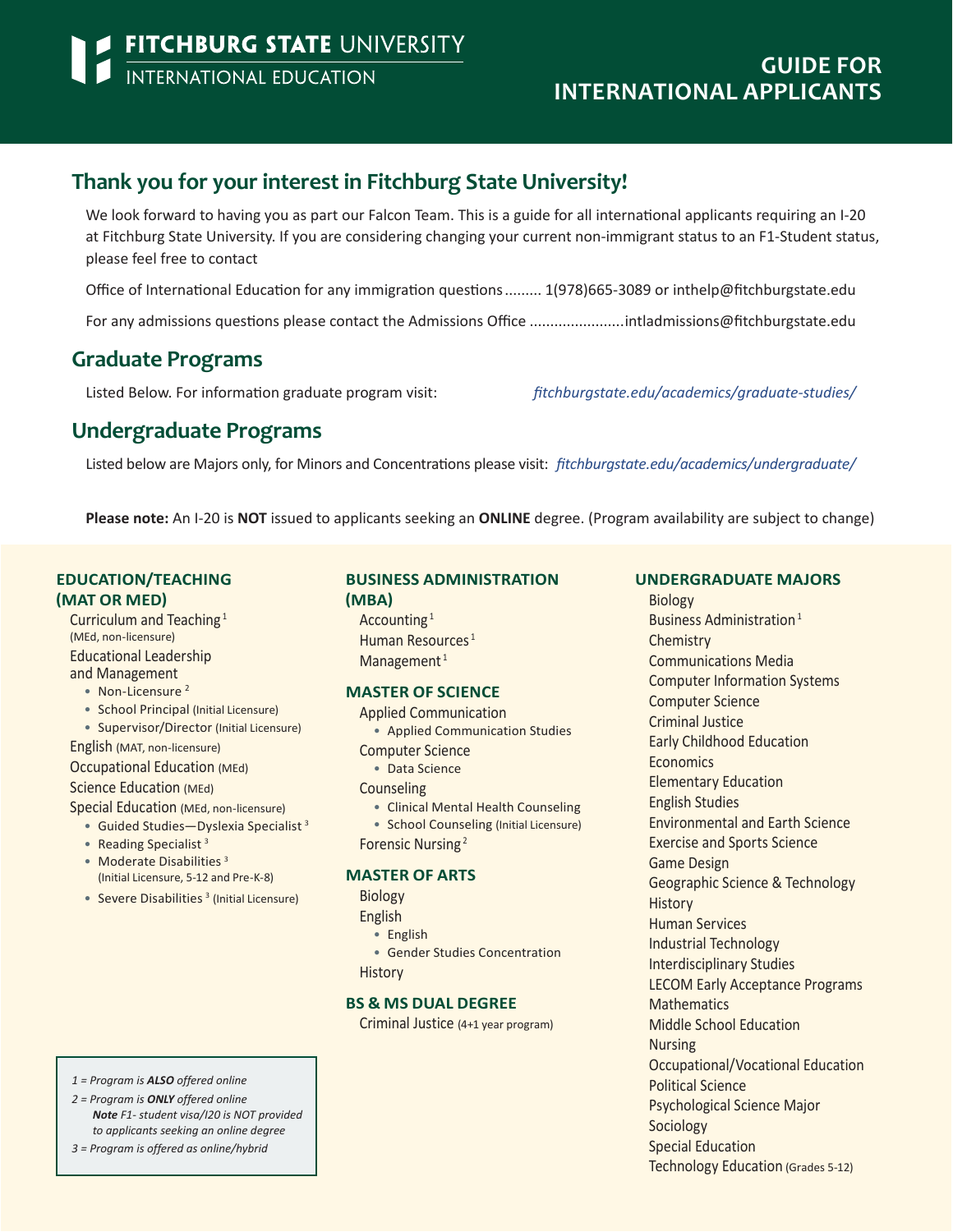## **Application Deadlines for All International Applicants**

Below are the priority deadlines for International applicants:

FALL Semester (begins September):

- March 15 (for undergraduate students seeking on-campus housing)
- June 1 (if seeking off-campus housing)

SPRING Semester (begins January):

• October 1

The Admissions Office will try its best to process any applicants or documents received after the priority dates. Late applications may be considered for a later semester at the discretion of the office.

## **Documents Required from All International Applicants**

Program Specific Requirements can be found on the Fitchburg State website .............. *[fitchburgstate.edu/academics/](http://www.fitchburgstate.edu/academics/ )*

- 1. Submit an Online Application ............................................................... *[fitchburgstate.edu/admissions/applying/](http://www.fitchburgstate.edu/admissions/applying/  )*
- 2. Upload Supporting Documents to your online application:
	- a. Resume (graduate applicants only)
	- b. Essay (for undergraduate applicants only)
	- c. Recommendation letters (requests are electronically sent to through the online application)
- 3. Arrange for the followings documents to be sent directly to Admissions Office:
	- a. Sealed Official Transcripts **(sent via mail only from institution)**. All non-English language documents must be accompanied by a notarized English translation. Please note that both the original and translated documents must be submitted.
	- b. Credential Evaluation (if degree/diploma is from a non-US institution).
		- i. Course by Course evaluations are required for undergraduate applicants or transfer applicants.
		- ii. General evaluation is required for graduate applicants
		- iii. Following are some suggested organizations that provide foreign credential evaluation services:
			- The Center for Educational Documentation ..................................................... *[www.cedevaluations.com](http://www.cedevaluations.com)*
		- World Education Services.................................................................................................... *[www.wes.org](http://www.wes.org)*
		- Credential Evaluators............................................................................................................ *[www.ece.org](http://www.ece.org)*
	- c. SAT (only required from Game Design and Nursing applicants).
	- d. IELTS/TOEFL (waived if applicant has a US university degree or is from a country were English is an official language). Below are the minimum score requirements for each exam.
		- i. TOEFL PBT (paper-based).......................................................................................................................... 550 ii. TOEFL iBT (internet-based).......................................................................................................................... 79 iii. IELTS.......................................................................................................................................................... 6.5
		- \*The TOEFL code for Fitchburg State University is 3518\*

The Admissions Office reviews complete applications within 2-3 weeks. The applicant is notified of decision via email.

- 4. Upon acceptance you are required to upload the following documents, which are required for an I-20 to be issued. a. Copy of Passport
	- b. Official Bank Letter (sources of funds, including personal/family savings, sponsors/relatives, scholarships and loans. (See sample included)
		- i. Undergraduate Applicants must state at least \$28,074 USD
		- ii. Graduate Applicants –must state at least \$19,421 USD
	- c. Letter of Support (if seeking financial support from a third party) (See sample included)
	- d. Intent to Enroll Form (available on your online application)
	- e. Completed I-20 Request Form (available on your online application)

Admission is granted for a specific semester only. If you are unable to attend the designated semester or looking to defer (for up to a year), Fitchburg State should be notified immediately via email at intladmissions@fitchburgstate.edu.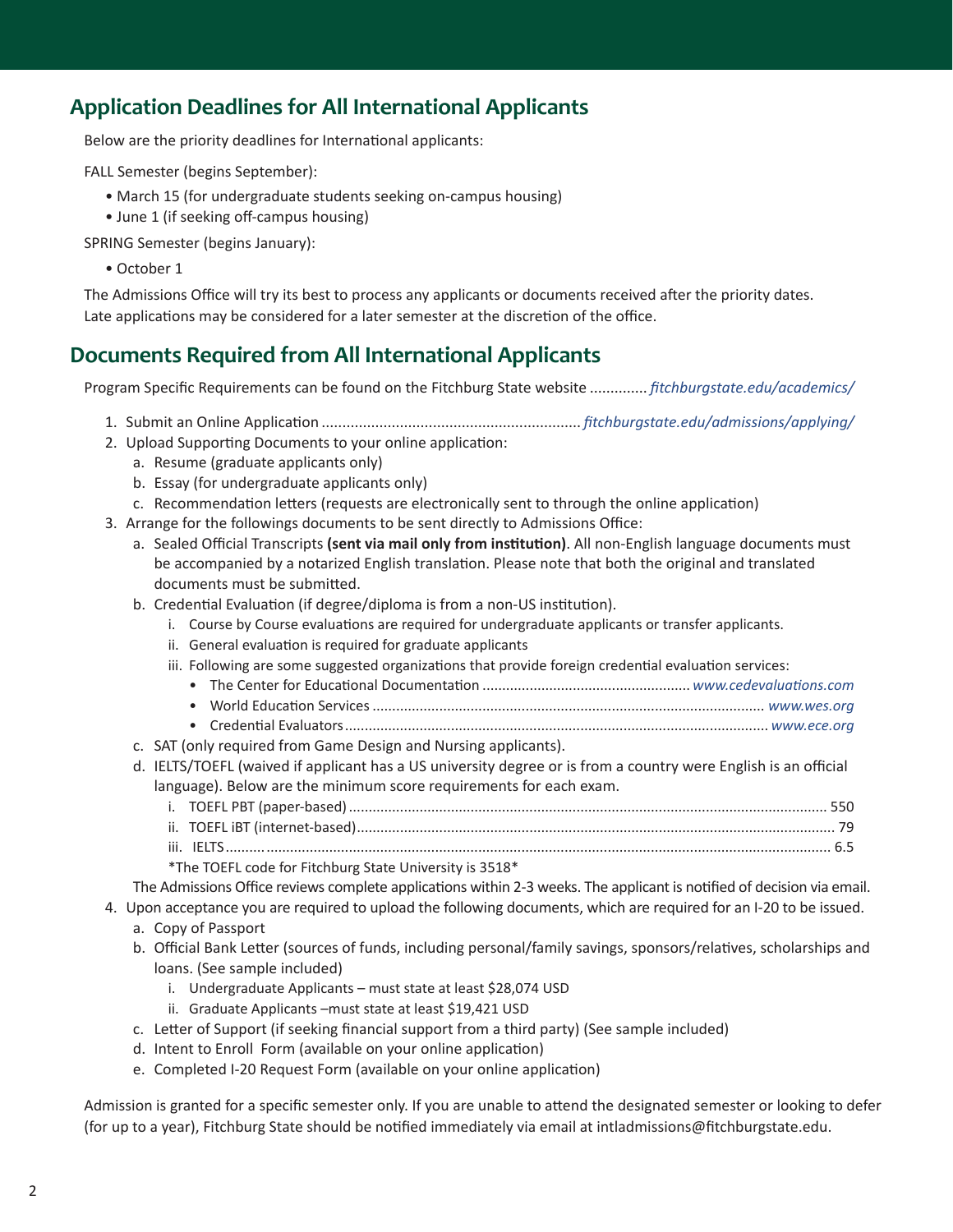# **Annual Tuition and Fees**

Academic Year 2017–2018. Costs are subject to change.

| Graduate Students                   | <b>Undergraduate Students</b>            |
|-------------------------------------|------------------------------------------|
|                                     |                                          |
| Living Expenses, transportation,    | Living Expenses (Room & Board)  \$9,066* |
| Health Insurance and Books  \$2,755 |                                          |

\* Estimated

## **Housing**

 On-campus housing is only available for full-time undergraduate students. On-campus housing applications are on a rolling basis; approval of on-campus housing will depend on availability. For off-campus housing options, please contact the Office of International Education for guidance.

## **Sample Bank Letter**

To the right is a sample of an original bank letter. Individual banks may present the required information in a different format. This sample is intended to show the information we require for an official bank letter.

## **Questions**

Questions about the admission process should be directed to the Admissions Office at (978) 665-4399 or [intladmissions@fitchburgstate.edu](mailto:intladmissions%40fitchburgstate.edu?subject=).

Questions about immigration, visas, housing for graduate students should be directed to the Office of International Education at (978) 665-3089 or [inthelp@fitchburgstate.edu](mailto:inthelp%40fitchburgstate.edu?subject=).

> **MAILING ADDRESS** *Admissions Office Fitchburg State University 160 Pearl Street Fitchburg, MA 01420*